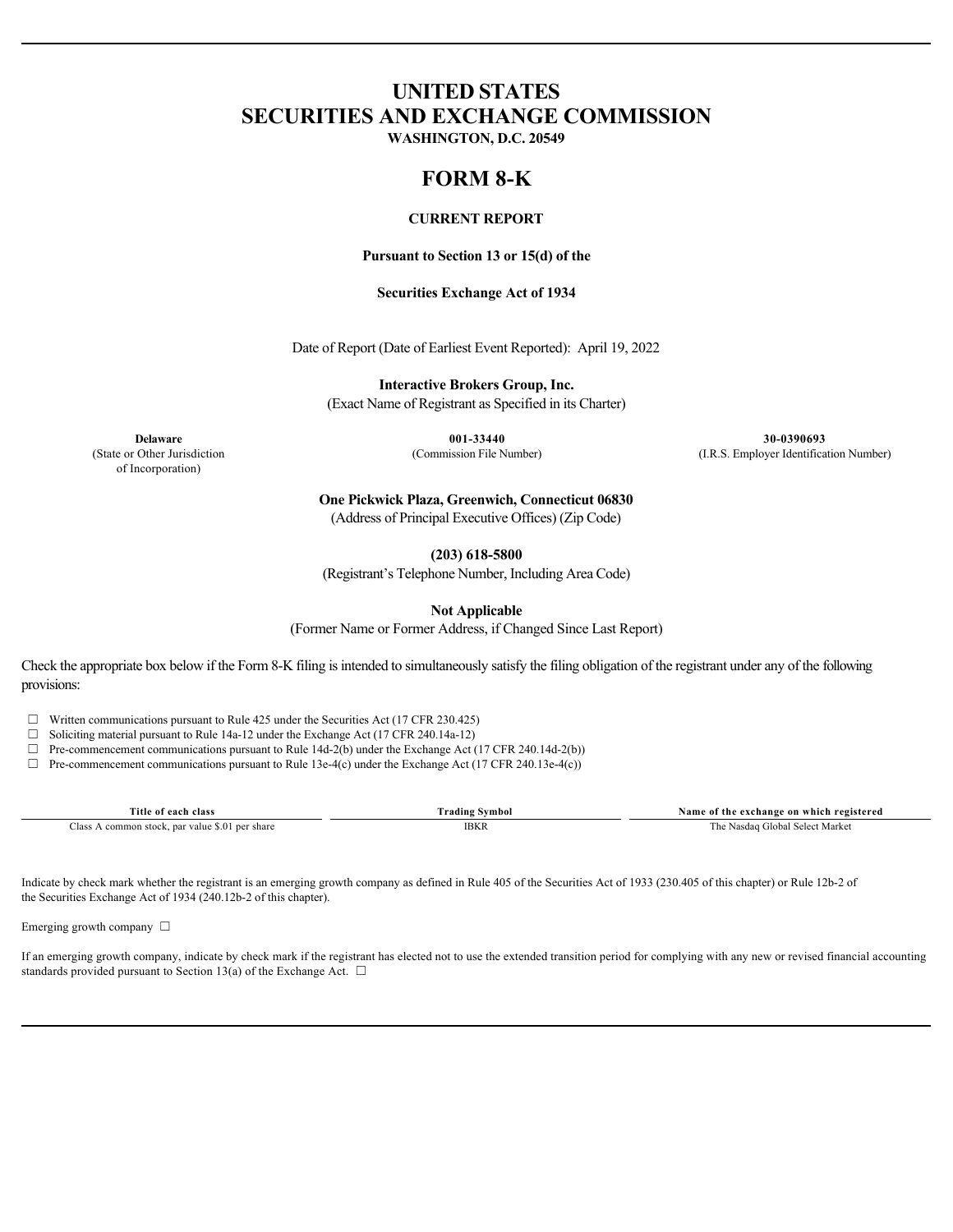#### **Item 2.02. Results of Operations and Financial Condition.**

On April 19, 2022, Interactive Brokers Group, Inc. (the "Company") issued a press release reporting its financial results for the first quarter ended March 31, 2022. A copy of the press release is furnished as Exhibit 99.1 to this report and incorporated herein by reference. All of the information furnished in this report (including Exhibit 99.1 hereto) shall not be deemed to be "filed" for purposes of Section 18 of the Securities Exchange Act of 1934, as amended, and unless expressly set forth by specific reference in such filings, shall not be incorporated by reference in any filing under the Securities Act of 1933, as amended, whether made before or after the date hereof and regardless of any general incorporation language in such filings.

#### **Item 9.01. Financial Statements and Exhibits.**

- (d) Exhibits
- 99.1 [Press Release dated April 19, 2022.](file:///C:/Users/rbussiere/AppData/Local/Temp/PROfile/lrrq231t.ycw/expand/content/ibkr-8k_20220331er.htm)

104 Cover Page Interactive Data File (the cover page XBRL tags are embedded within the Inline XBRL Document).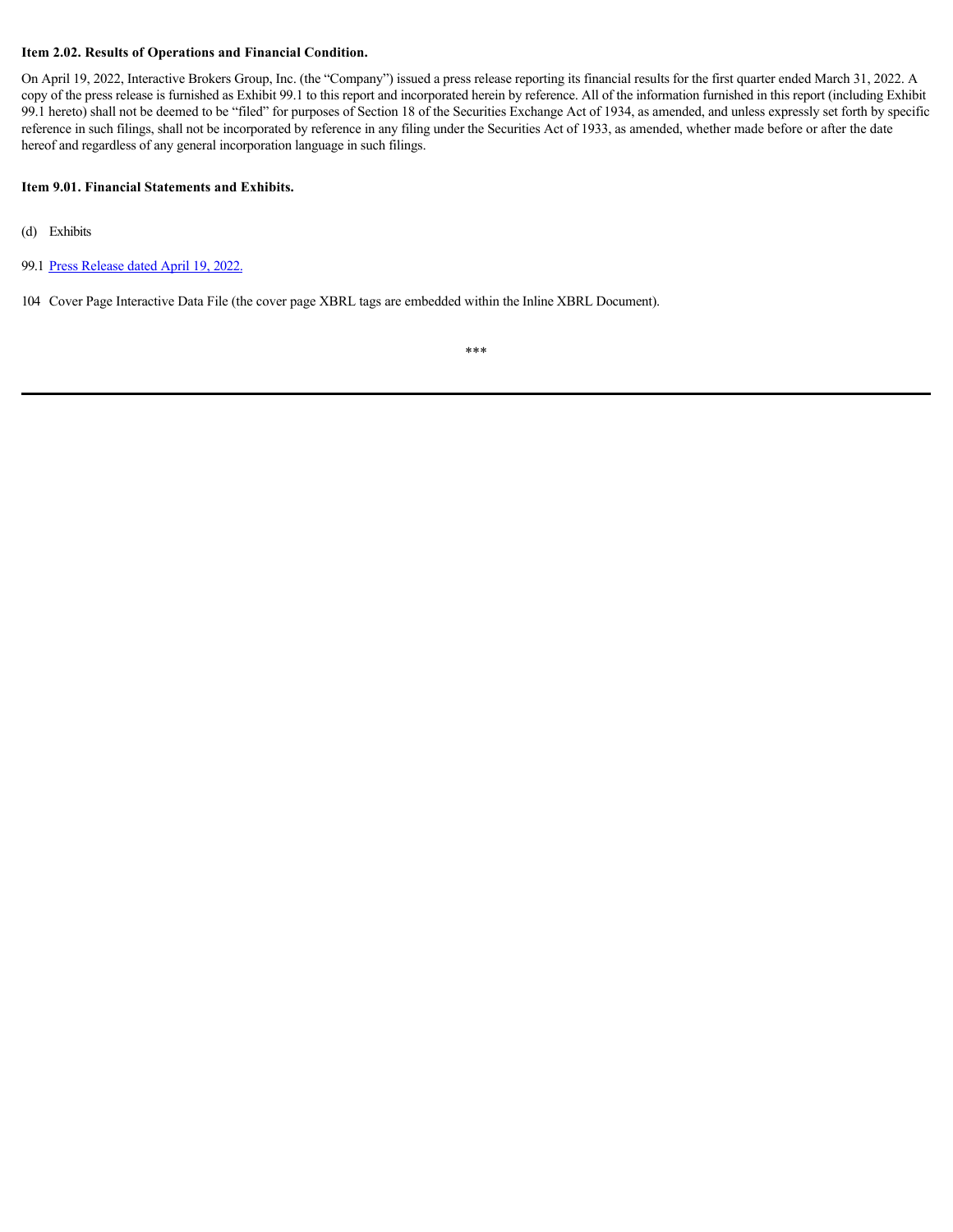## **SIGNATURE**

Pursuant to the requirements of the Securities Exchange Act of 1934, the Registrant has duly caused this report to be signed on its behalf by the undersigned hereunto duly authorized.

Dated: April 19, 2022

## INTERACTIVE BROKERS GROUP, INC.

By: /s/ Paul J. Brody Name: Paul J. Brody<br>Title: Chief Financia Chief Financial Officer, Treasurer and Secretary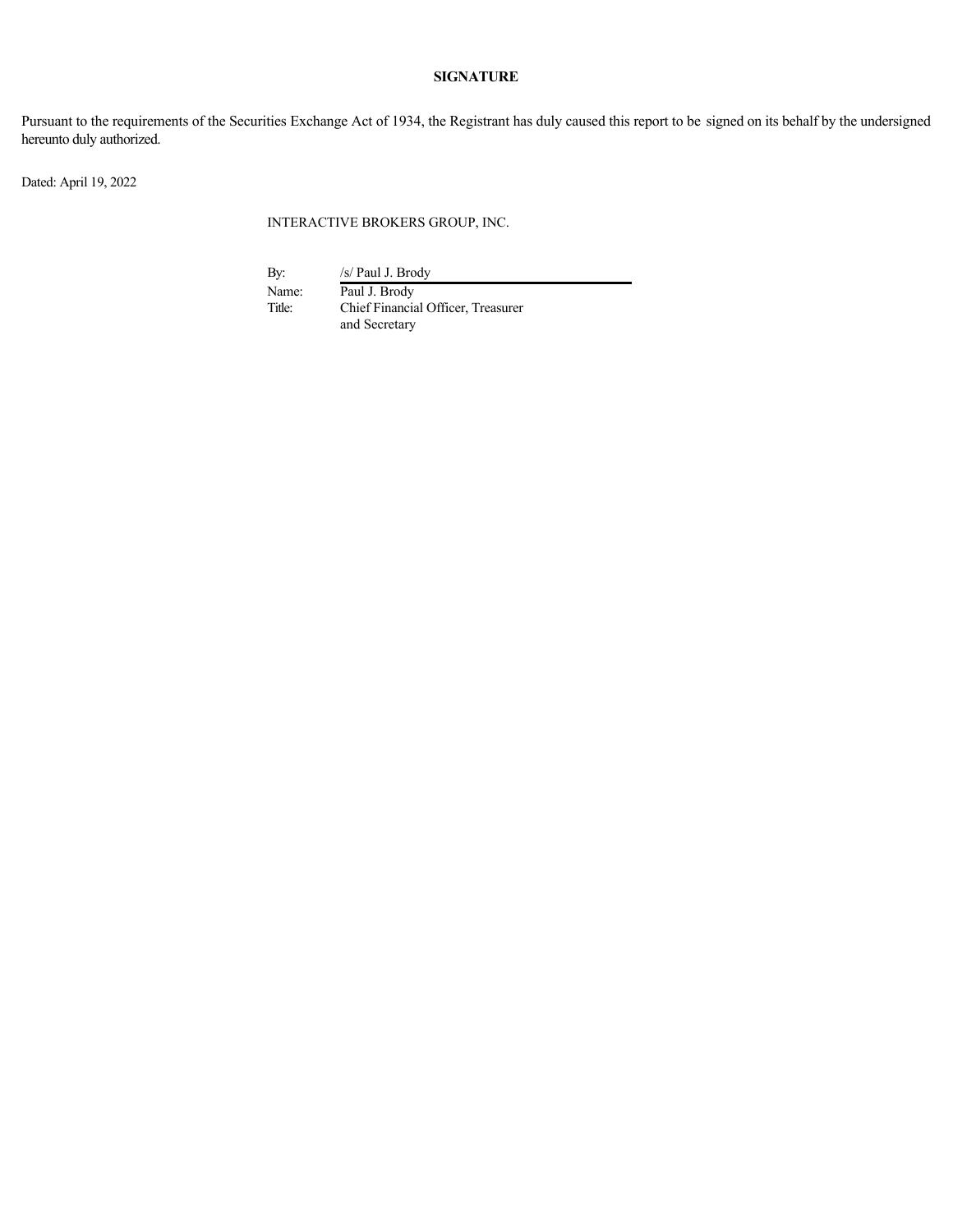#### **INTERACTIVE BROKERS GROUP ANNOUNCES 1Q2022 RESULTS**

— — —

### **GAAP DILUTED EPS OF \$0.74, ADJUSTED1 EPS OF \$0.82 GAAP NET REVENUES OF \$645 MILLION, ADJUSTED NET REVENUES OF \$692 MILLION**

GREENWICH, CONN, April 19, 2022 — Interactive Brokers Group, Inc. (Nasdaq: IBKR), an automated global electronic broker, announced results for the quarter ended March 31, 2022.

Reported diluted earnings per share were \$0.74 for the current quarter and \$0.82 as adjusted. For the year-ago quarter, reported diluted earnings per share were \$1.16 and \$0.98 as adjusted.

Reported net revenues were \$645 million for the current quarter and \$692 million as adjusted. For the year-ago quarter, reported net revenues were \$893 million and \$796 million as adjusted.

Reported income before income taxes was \$394 million for the current quarter and \$441 million as adjusted. For the year-ago quarter, reported income before income taxes was \$639 million and \$542 million as adjusted.

### **Financial Highlights**

(All comparisons are to the year-ago quarter.)

- Commission revenue decreased 15% to \$349 million on customer stock volume that dropped from an unusually active trading period last year, but was aided by higher customer options and futures trading volumes.
- Net interest income decreased 8% to \$282 million on a decline in securities lending activity, partially offset by gains on margin lending and segregated cash balances.
- Other income decreased \$159 million to a loss of \$39 million. This decrease was mainly comprised of the non-recurrence of a \$99 million gain related to our strategic investment in Up Fintech Holding Limited ("Tiger Brokers"), \$29 million related to our U.S. government securities portfolio, and \$16 million related to our currency diversification strategy.
- Reported pretax profit margin was 61% for the current quarter and 64% as adjusted. For the year-ago quarter, reported pretax margin was 72% and 68% as adjusted.
- Total equity of \$10.5 billion.

The Interactive Brokers Group, Inc. Board of Directors declared a quarterly cash dividend of \$0.10 per share. This dividend is payable on June 14, 2022, to shareholders of record as of June 1, 2022.

<sup>1</sup> See the reconciliation of non-GAAP financial measures starting on page 9.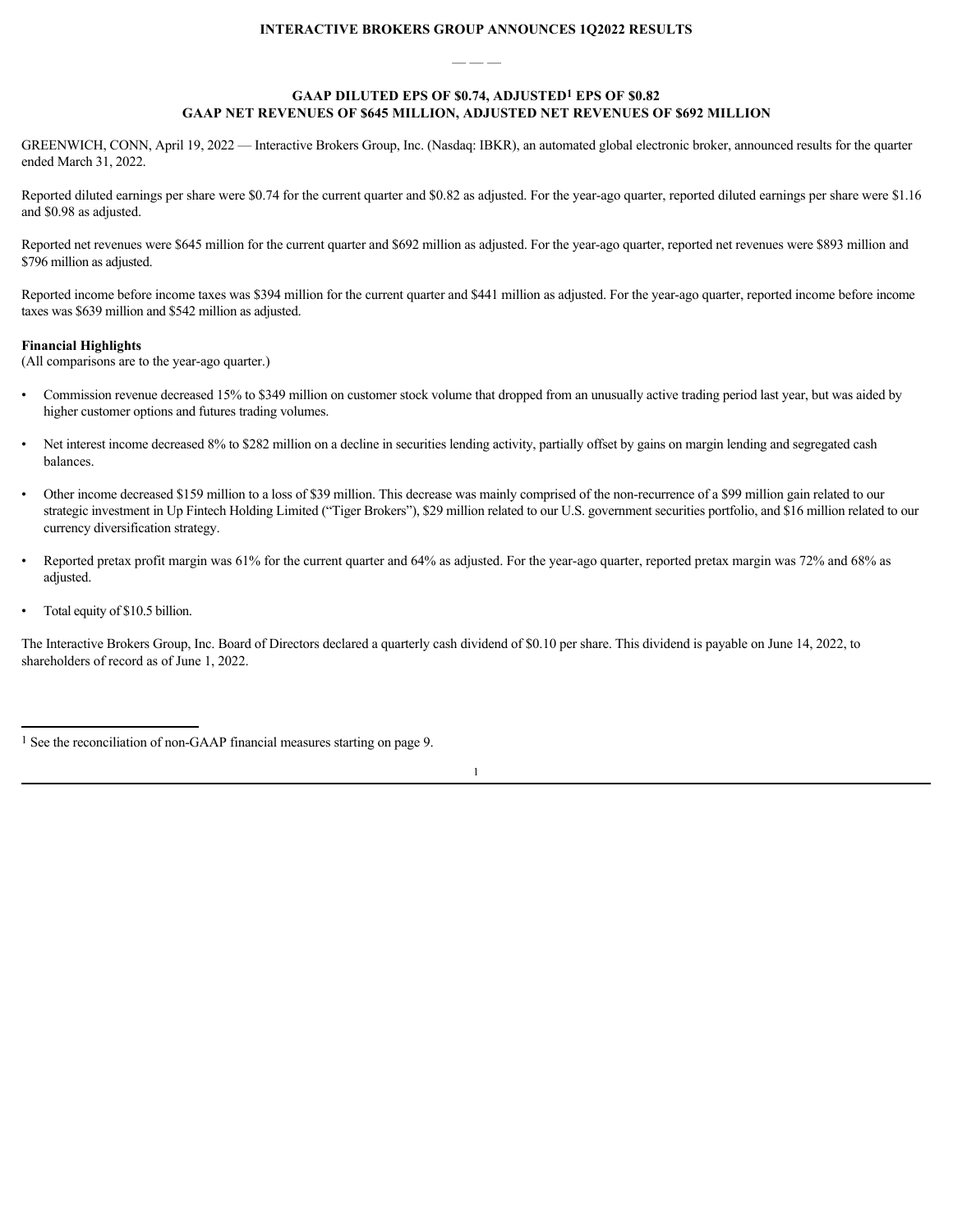#### **Business Highlights**

(All comparisons are to the year-ago quarter.)

- Customer accounts increased 36% to 1.81 million.
- Customer equity grew 8% to \$355.9 billion.
- Total DARTs2 decreased 24% to 2.52 million.
- Cleared DARTs decreased 25% to 2.23 million.
- Customer credits increased 9% to \$92.5 billion.
- Customer margin loans increased 14% to \$48.2 billion.

## **Effects of Foreign Currency Diversification**

In connection with our currency diversification strategy, we base our net worth in GLOBALs, a basket of 10 major currencies in which we hold our equity. In this quarter, our currency diversification strategy decreased our comprehensive earnings by \$59 million, as the U.S. dollar value of the GLOBAL decreased by approximately 0.56%. The effects of the currency diversification strategy are reported as components of (1) Other Income (loss of \$18 million) and (2) Other Comprehensive Income (loss of \$41 million).

## **Conference Call Information:**

Interactive Brokers Group, Inc. will hold a conference call with investors today, April 19, 2022, at 4:30 p.m. ET to discuss its quarterly results. Investors who would like to listen to the conference call live should dial 877-324-1965 (U.S. domestic) and 631-291-4512 (international). The number should be dialed approximately ten minutes prior to the start of the conference call. Ask for the "Interactive Brokers Conference Call." The conference call will also be accessible simultaneously, and through replays, as an audio webcast through the Investor Relations section of the Interactive Brokers web site, www.interactivebrokers.com/ir.

## **About Interactive Brokers Group, Inc.:**

Interactive Brokers Group affiliates provide automated trade execution and custody of securities, commodities and foreign exchange around the clock on over 150 markets in numerous countries and currencies, from a single unified platform to clients worldwide. We service individual investors, hedge funds, proprietary trading groups, financial advisors and introducing brokers. Our four decades of focus on technology and automation has enabled us to equip our clients with a uniquely sophisticated platform to manage their investment portfolios. We strive to provide our clients with advantageous execution prices and trading, risk and portfolio management tools, research facilities and investment products, all at low or no cost, positioning them to achieve superior returns on investments. For the fifth consecutive year, Barron's ranked Interactive Brokers #1 with 5 out of 5 stars in its March 25, 2022, Best Online Brokers Review.

## **Cautionary Note Regarding Forward-Looking Statements:**

The foregoing information contains certain forward-looking statements that reflect the Company's current views with respect to certain current and future events and financial performance. These forward-looking statements are and will be, as the case may be, subject to many risks, uncertainties and factors relating to the Company's operations and business environment which may cause the Company's actual results to be materially different from any future results, expressed or implied, in these forward-looking statements. Any forward-looking statements in this release are based upon information available to the Company on the date of this release. The Company does not undertake to publicly update or revise its forward-looking statements even if experience or future changes make it clear that any statements expressed or implied therein will not be realized. Additional information on risk factors that could potentially affect the Company's financial results may be found in the Company's filings with the Securities and Exchange Commission.

**For Interactive Brokers Group, Inc. Investors: Nancy Stuebe, investor-relations@ibkr.com or Media: Rob Garfield, media@ibkr.com.**



<sup>2</sup> Daily average revenue trades (DARTs) are based on customer orders.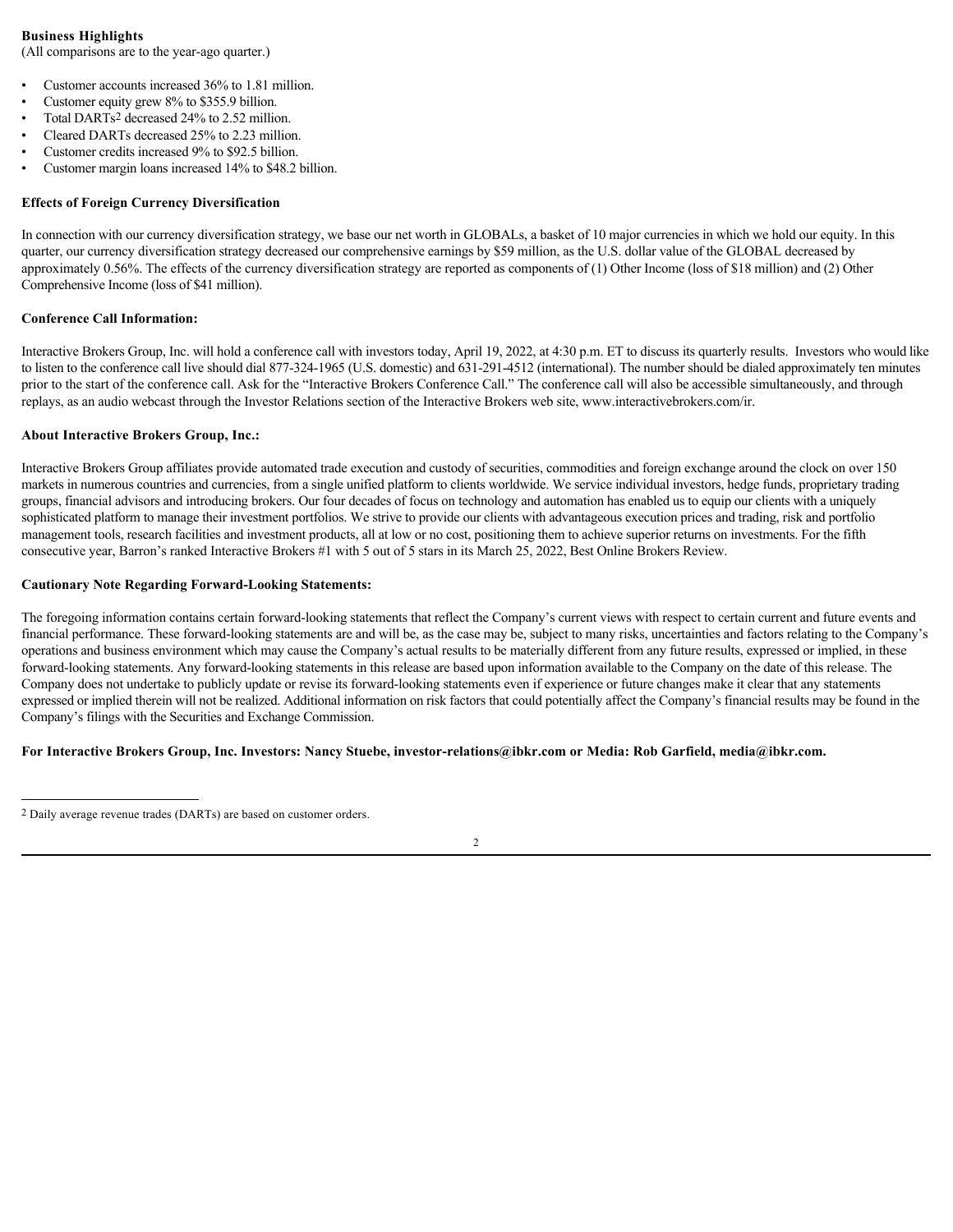## INTERACTIVE BROKERS GROUP, INC. AND SUBSIDIARIES CONSOLIDATED STATEMENTS OF INCOME (UNAUDITED)

|                                                     | <b>Three Months</b><br>Ended March 31,         |                         |  |
|-----------------------------------------------------|------------------------------------------------|-------------------------|--|
|                                                     | 2022                                           | 2021                    |  |
|                                                     | (in millions, except share and per share data) |                         |  |
| Revenues:                                           |                                                |                         |  |
| Commissions                                         | \$<br>349<br><b>S</b>                          | 412                     |  |
| Other fees and services                             | 53                                             | 56                      |  |
| Other income (loss)                                 | (39)                                           | 120                     |  |
| Total non-interest income                           | 363                                            | 588                     |  |
| Interest income                                     | 332                                            | 390                     |  |
| Interest expense                                    | (50)                                           | (85)                    |  |
| Total net interest income                           | 282                                            | $\overline{305}$        |  |
| Total net revenues                                  | 645                                            | 893                     |  |
| Non-interest expenses:                              |                                                |                         |  |
| Execution, clearing and distribution fees           | 71                                             | 68                      |  |
| Employee compensation and benefits                  | 111                                            | 97                      |  |
| Occupancy, depreciation and amortization            | 22                                             | 20                      |  |
| Communications                                      | $\boldsymbol{8}$                               | $\boldsymbol{8}$        |  |
| General and administrative                          | 38                                             | 59                      |  |
| Customer bad debt                                   |                                                | $\overline{\mathbf{c}}$ |  |
| Total non-interest expenses                         | 251                                            | 254                     |  |
| Income before income taxes                          | 394                                            | 639                     |  |
| Income tax expense                                  | 28                                             | 53                      |  |
| Net income                                          | 366                                            | 586                     |  |
| Net income attributable to noncontrolling interests | 293                                            | 479                     |  |
| Net income available for common stockholders        | \$<br>$\overline{73}$<br>\$                    | 107                     |  |
|                                                     |                                                |                         |  |
| Earnings per share:                                 |                                                |                         |  |
| Basic                                               | \$<br>0.74<br>$\mathcal{S}$                    | 1.18                    |  |
| Diluted                                             | \$<br>0.74<br>\$                               | 1.16                    |  |
| Weighted average common shares outstanding:         |                                                |                         |  |
| <b>Basic</b>                                        | 98,226,147                                     | 90,789,321              |  |
| Diluted                                             | 99,224,776                                     | 91,766,142              |  |
|                                                     |                                                |                         |  |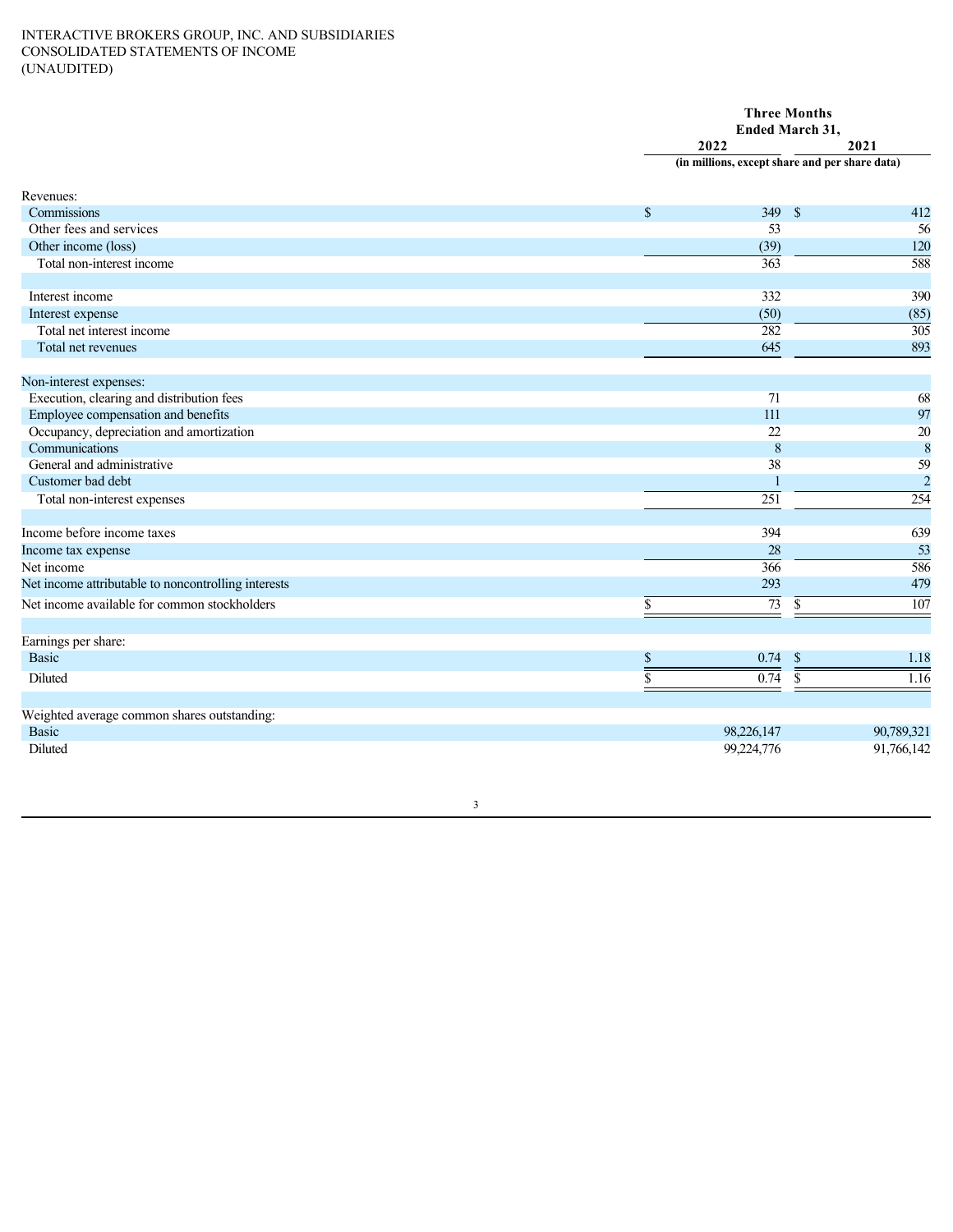## INTERACTIVE BROKERS GROUP, INC. AND SUBSIDIARIES CONSOLIDATED STATEMENTS OF COMPREHENSIVE INCOME (UNAUDITED)

|                                                                | <b>Three Months</b><br>Ended March 31,         |               |            |
|----------------------------------------------------------------|------------------------------------------------|---------------|------------|
|                                                                | 2022<br>2021                                   |               |            |
|                                                                | (in millions, except share and per share data) |               |            |
| Comprehensive income:                                          |                                                |               |            |
| Net income available for common stockholders                   | \$<br>73                                       | - \$          | 107        |
| Other comprehensive income:                                    |                                                |               |            |
| Cumulative translation adjustment, before income taxes         | (10)                                           |               | (17)       |
| Income taxes related to items of other comprehensive income    |                                                |               |            |
| Other comprehensive loss, net of tax                           | (10)                                           |               | (17)       |
| Comprehensive income available for common stockholders         | 63                                             | S             | 90         |
|                                                                |                                                |               |            |
| Comprehensive earnings per share:                              |                                                |               |            |
| Basic                                                          | 0.65                                           | <sup>\$</sup> | 0.99       |
| Diluted                                                        | 0.64                                           | <b>S</b>      | 0.98       |
| Weighted average common shares outstanding:                    |                                                |               |            |
| <b>Basic</b>                                                   | 98,226,147                                     |               | 90,789,321 |
| <b>Diluted</b>                                                 | 99,224,776                                     |               | 91,766,142 |
|                                                                |                                                |               |            |
| Comprehensive income attributable to noncontrolling interests: |                                                |               |            |
| Net income attributable to noncontrolling interests            | \$<br>293                                      | <sup>\$</sup> | 479        |
| Other comprehensive income - cumulative translation adjustment | (31)                                           |               | (59)       |
| Comprehensive income attributable to noncontrolling interests  | 262                                            | -S            | 420        |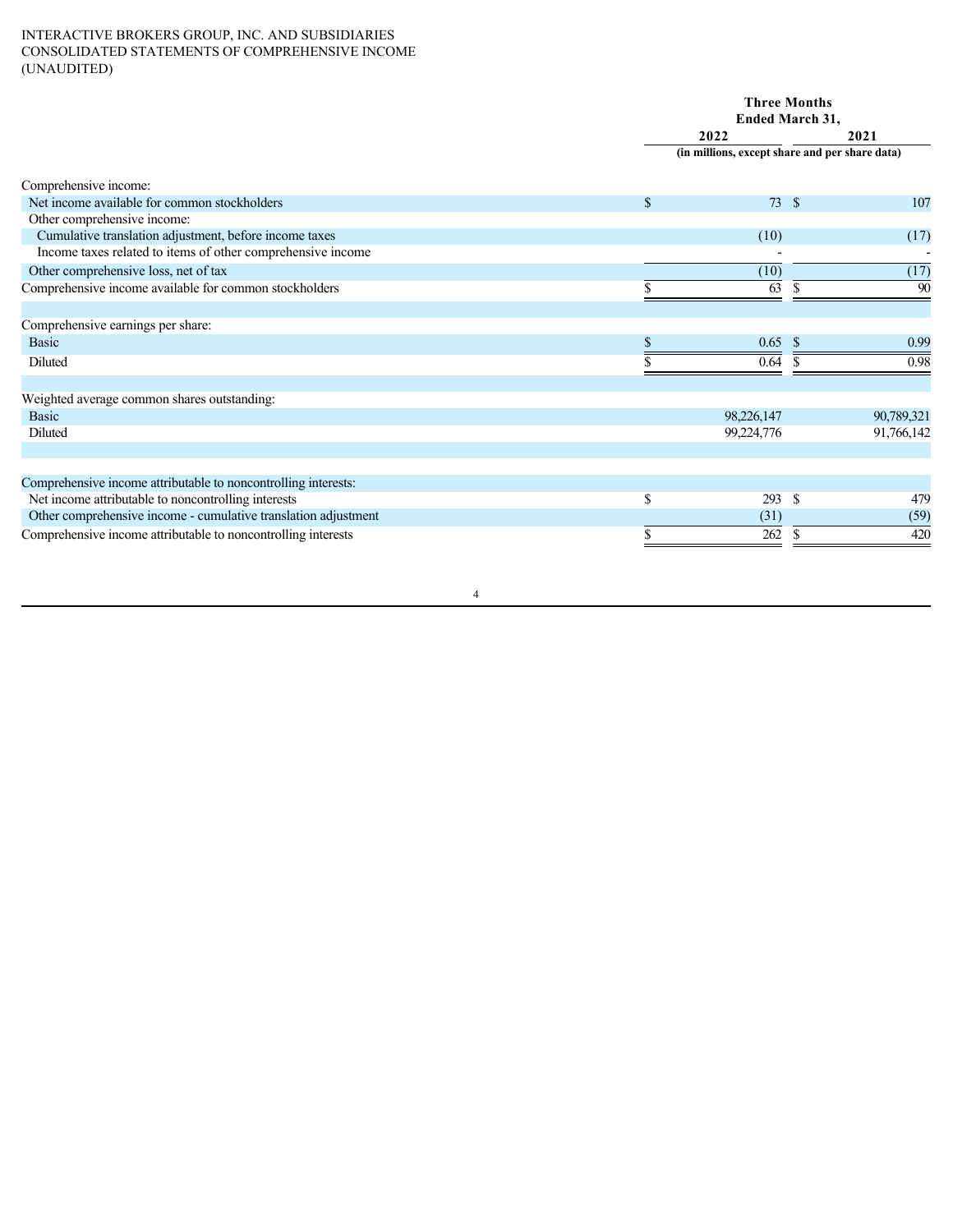## INTERACTIVE BROKERS GROUP, INC. AND SUBSIDIARIES CONDENSED CONSOLIDATED STATEMENTS OF FINANCIAL CONDITION (UNAUDITED)

|                                                                 |                |                      | March 31,<br>2022       | December 31,<br>2021 |  |
|-----------------------------------------------------------------|----------------|----------------------|-------------------------|----------------------|--|
|                                                                 |                |                      | (in millions)           |                      |  |
| Assets                                                          |                |                      |                         |                      |  |
| Cash and cash equivalents                                       |                | \$                   | $2,667$ \$              | 2,395                |  |
| Cash - segregated for regulatory purposes                       |                |                      | 24,581                  | 22,888               |  |
| Securities - segregated for regulatory purposes                 |                |                      | 24,350                  | 15,121               |  |
| Securities borrowed                                             |                |                      | 4,445                   | 3,912                |  |
| Securities purchased under agreements to resell                 |                |                      | 6,268                   | 4,380                |  |
| Financial instruments owned, at fair value                      |                |                      | 577                     | 673                  |  |
| Receivables from customers, net of allowance for credit losses  |                |                      | 48,306                  | 54,935               |  |
| Receivables from brokers, dealers and clearing organizations    |                |                      | 2,188                   | 3,771                |  |
| Other assets                                                    |                |                      | 1.041                   | 1,038                |  |
| <b>Total assets</b>                                             |                | $\sqrt{\frac{1}{2}}$ | $\overline{114,423}$ \$ | 109,113              |  |
| <b>Liabilities and equity</b>                                   |                |                      |                         |                      |  |
|                                                                 |                |                      |                         |                      |  |
| <b>Liabilities</b>                                              |                |                      |                         |                      |  |
| Short-term borrowings                                           |                | $\mathbb S$          | 11S                     | 27                   |  |
| Securities loaned                                               |                |                      | 11,379                  | 11,769               |  |
| Securities sold under agreements to repurchase                  |                |                      | 300                     |                      |  |
| Financial instruments sold but not yet purchased, at fair value |                |                      | 190                     | 182                  |  |
| Other payables:                                                 |                |                      |                         |                      |  |
| Customers                                                       |                |                      | 91,097                  | 85,634               |  |
| Brokers, dealers and clearing organizations                     |                |                      | 230                     | 557                  |  |
| Other payables                                                  |                |                      | 734                     | 722                  |  |
|                                                                 |                |                      | 92,061                  | 86,913               |  |
| <b>Total liabilities</b>                                        |                |                      | 103,941                 | 98,891               |  |
| <b>Equity</b>                                                   |                |                      |                         |                      |  |
| Stockholders' equity                                            |                |                      | 2,456                   | 2,395                |  |
| Noncontrolling interests                                        |                |                      | 8,026                   | 7,827                |  |
| Total equity                                                    |                |                      | 10,482                  | 10,222               |  |
| <b>Total liabilities and equity</b>                             |                | \$                   | 114,423 \$              | 109,113              |  |
|                                                                 | March 21, 2022 |                      |                         | Dooombor 31, 2021    |  |

|                                                  | <b>March 31, 2022</b> |               | December 31, 2021 |                |
|--------------------------------------------------|-----------------------|---------------|-------------------|----------------|
| <b>Ownership of IBG LLC Membership Interests</b> | Interests             | $\frac{6}{9}$ | <b>Interests</b>  | $\frac{6}{10}$ |
|                                                  |                       |               |                   |                |
| IBG. Inc.                                        | 98.280.127            | 23.5%         | 98.230.127        | 23.5%          |
| Noncontrolling interests (IBG Holdings LLC)      | 319,880,492           | 76.5%         | 319,880,492       | 76.5%          |
| Total IBG LLC membership interests               | 418,160,619           | 100.0%        | 418,110,619       | 100.0%         |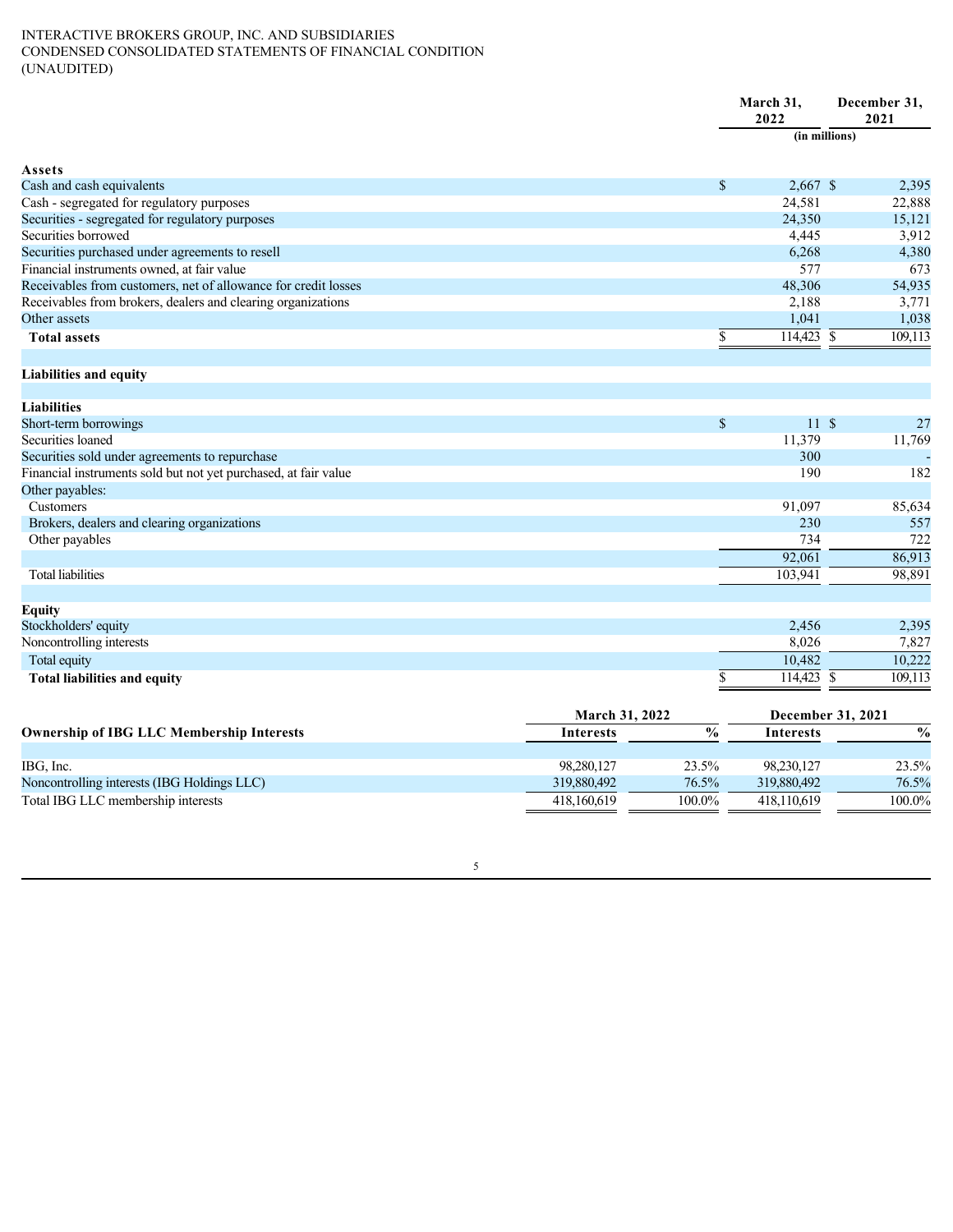## INTERACTIVE BROKERS GROUP, INC. AND SUBSIDIARIES OPERATING DATA

## **TRADE VOLUMES:**

*(in 000's, except %)*

|        | <b>Cleared</b> |               | <b>Non-Cleared</b> |               |               |               |               |               | Avg. Trades        |
|--------|----------------|---------------|--------------------|---------------|---------------|---------------|---------------|---------------|--------------------|
|        | Customer       | $\frac{0}{0}$ | <b>Customer</b>    | $\frac{6}{9}$ | Principal     | $\frac{0}{0}$ | <b>Total</b>  | $\frac{0}{0}$ | per U.S.           |
| Period | Trades         | Change        | <b>Trades</b>      | Change        | <b>Trades</b> | Change        | <b>Trades</b> | Change        | <b>Trading Day</b> |
| 2019   | 302,289        |               | 26,346             |               | 17,136        |               | 345,771       |               | 1,380              |
| 2020   | 620,405        | 105%          | 56,834             | 116%          | 27,039        | 58%           | 704,278       | 104%          | 2,795              |
| 2021   | 871,319        | 40%           | 78,276             | 38%           | 32,621        | 21%           | 982,216       | 39%           | 3,905              |
|        |                |               |                    |               |               |               |               |               |                    |
| 1Q2021 | 273,985        |               | 24,079             |               | 8,418         |               | 306,482       |               | 5,024              |
| 1Q2022 | 212,818        | (22%)         | 20,671             | (14%)         | 9,225         | 10%           | 242,714       | (21%)         | 3,915              |
|        |                |               |                    |               |               |               |               |               |                    |
| 4Q2021 | 207,457        |               | 19.961             |               | 8.001         |               | 235,419       |               | 3,707              |
| 1Q2022 | 212,818        | 3%            | 20,671             | 4%            | 9,225         | 15%           | 242,714       | 3%            | 3,915              |
|        |                |               |                    |               |               |               |               |               |                    |

# **CONTRACT AND SHARE VOLUMES:**

*(in 000's, except %)*

| <b>TOTAL</b> |             |               |                      |               |               |               |
|--------------|-------------|---------------|----------------------|---------------|---------------|---------------|
|              | Options     | $\frac{0}{0}$ | Futures <sup>1</sup> | $\frac{0}{0}$ | <b>Stocks</b> | $\frac{0}{0}$ |
| Period       | (contracts) | Change        | (contracts)          | Change        | (shares)      | Change        |
| 2019         | 390,739     |               | 128,770              |               | 176,752,967   |               |
| 2020         | 624,035     | 60%           | 167,078              | 30%           | 338,513,068   | 92%           |
| 2021         | 887,849     | 42%           | 154,866              | (7%)          | 771,273,709   | 128%          |
|              |             |               |                      |               |               |               |
| 1Q2021       | 231,797     |               | 40,868               |               | 308,934,824   |               |
| 1Q2022       | 245,343     | 6%            | 53,570               | 31%           | 97,406,991    | (68%)         |
|              |             |               |                      |               |               |               |
| 4Q2021       | 244,349     |               | 41,997               |               | 117,410,095   |               |
| 1Q2022       | 245,343     | 0%            | 53,570               | 28%           | 97,406,991    | (17%)         |

## **ALL CUSTOMERS**

|        | Options     | $\frac{0}{0}$ | Futures <sup>1</sup> | $\frac{0}{0}$ | <b>Stocks</b> | $\frac{0}{0}$ |
|--------|-------------|---------------|----------------------|---------------|---------------|---------------|
| Period | (contracts) | Change        | (contracts)          | Change        | (shares)      | Change        |
| 2019   | 349,287     |               | 126,363              |               | 167,826,490   |               |
| 2020   | 584,195     | 67%           | 164,555              | 30%           | 331,263,604   | 97%           |
| 2021   | 852,169     | 46%           | 152,787              | (7%)          | 766, 211, 726 | 131%          |
|        |             |               |                      |               |               |               |
| 1Q2021 | 221,898     |               | 40,361               |               | 306, 165, 385 |               |
| 1Q2022 | 234,790     | 6%            | 52,728               | 31%           | 95,990,985    | (69%)         |
|        |             |               |                      |               |               |               |
| 4Q2021 | 235,400     |               | 41,318               |               | 116,546,652   |               |
| 1Q2022 | 234,790     | $(0\%)$       | 52,728               | 28%           | 95,990,985    | (18%)         |

## **CLEARED CUSTOMERS**

|        | <b>Options</b> | $\frac{0}{0}$ | Futures <sup>1</sup> | $\frac{0}{0}$ | <b>Stocks</b> | $\frac{0}{0}$ |
|--------|----------------|---------------|----------------------|---------------|---------------|---------------|
| Period | (contracts)    | Change        | (contracts)          | Change        | (shares)      | Change        |
| 2019   | 302,068        |               | 125,225              |               | 163,030,500   |               |
| 2020   | 518,965        | 72%           | 163,101              | 30%           | 320, 376, 365 | 97%           |
| 2021   | 773,284        | 49%           | 151,715              | (7%)          | 752,720,070   | 135%          |
|        |                |               |                      |               |               |               |
| 1Q2021 | 202,583        |               | 40.019               |               | 301,675,030   |               |
| 1Q2022 | 212,628        | 5%            | 52,264               | 31%           | 92,860,481    | (69%)         |
|        |                |               |                      |               |               |               |
| 4Q2021 | 213,143        |               | 41,096               |               | 113,441,967   |               |
| 1Q2022 | 212,628        | $(0\%)$       | 52,264               | 27%           | 92,860,481    | (18%)         |

1 Includes options on futures.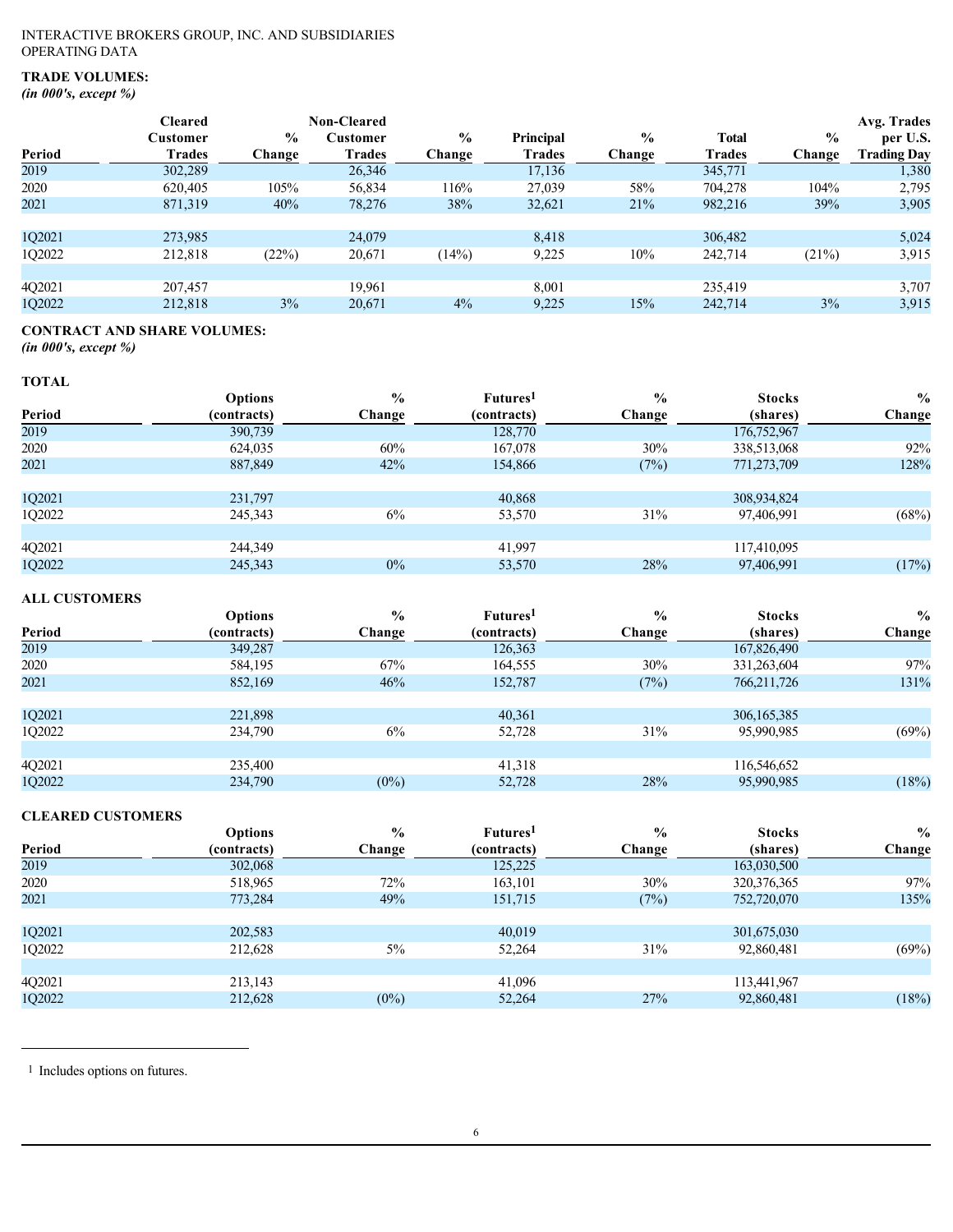## INTERACTIVE BROKERS GROUP, INC. AND SUBSIDIARIES OPERATING DATA, CONTINUED

## **PRINCIPAL TRANSACTIONS**

|        | Options     | $\frac{0}{0}$ | Futures <sup>1</sup> | $\frac{0}{0}$ | <b>Stocks</b> | $\frac{0}{0}$ |
|--------|-------------|---------------|----------------------|---------------|---------------|---------------|
| Period | (contracts) | Change        | (contracts)          | Change        | (shares)      | Change        |
| 2019   | 41,452      |               | 2,407                |               | 8,926,477     |               |
| 2020   | 39,840      | (4%)          | 2,523                | 5%            | 7,249,464     | (19%)         |
| 2021   | 35,680      | $(10\%)$      | 2,079                | (18%)         | 5,061,983     | (30%)         |
|        |             |               |                      |               |               |               |
| 1Q2021 | 9,899       |               | 507                  |               | 2,769,439     |               |
| 1Q2022 | 10,553      | 7%            | 842                  | 66%           | 1,416,006     | (49%)         |
|        |             |               |                      |               |               |               |
| 4Q2021 | 8,949       |               | 679                  |               | 863,443       |               |
| 1Q2022 | 10,553      | 18%           | 842                  | 24%           | 1,416,006     | 64%           |
|        |             |               |                      |               |               |               |

1 Includes options on futures.

## **CUSTOMER STATISTICS**

| <b>Year over Year</b>                                                                                   | 102022            |     | 102021      | % Change   |
|---------------------------------------------------------------------------------------------------------|-------------------|-----|-------------|------------|
| Total Accounts (in thousands)                                                                           | 1,809             |     | 1,325       | 36%        |
| Customer Equity (in billions) <sup>1</sup>                                                              | \$<br>355.9       | -S  | 330.6       | 8%         |
|                                                                                                         |                   |     |             |            |
| Cleared DARTs (in thousands)                                                                            | 2,234             |     | 2,964       | (25%)      |
| Total Customer DARTs (in thousands)                                                                     | 2,522             |     | 3,308       | (24%)      |
|                                                                                                         |                   |     |             |            |
| <b>Cleared Customers</b>                                                                                |                   |     |             |            |
| Commission per Cleared Commissionable Order <sup>2</sup>                                                | \$<br>2.57        | -\$ | 2.31        | 11%        |
| Cleared Avg. DARTs per Account (Annualized)                                                             | 323               |     | 622         | (48%)      |
| <b>Consecutive Quarters</b>                                                                             | 1Q2022            |     | 4Q2021      | % Change   |
| Total Accounts (in thousands)                                                                           | 1,809             |     | 1,676       | 8%         |
| Customer Equity (in billions) <sup>1</sup>                                                              | \$<br>355.9       | -\$ | 373.8       | (5%)       |
|                                                                                                         |                   |     |             |            |
|                                                                                                         |                   |     |             |            |
| Cleared DARTs (in thousands)                                                                            | 2,234             |     | 2,162       | 3%         |
| Total Customer DARTs (in thousands)                                                                     | 2,522             |     | 2,436       | 4%         |
|                                                                                                         |                   |     |             |            |
| <b>Cleared Customers</b>                                                                                |                   |     |             |            |
| Commission per Cleared Commissionable Order <sup>2</sup><br>Cleared Avg. DARTs per Account (Annualized) | \$<br>2.57<br>323 | -S  | 2.38<br>339 | 8%<br>(5%) |

1 Excludes non-customers.

2 Commissionable Order - a customer order that generates commissions.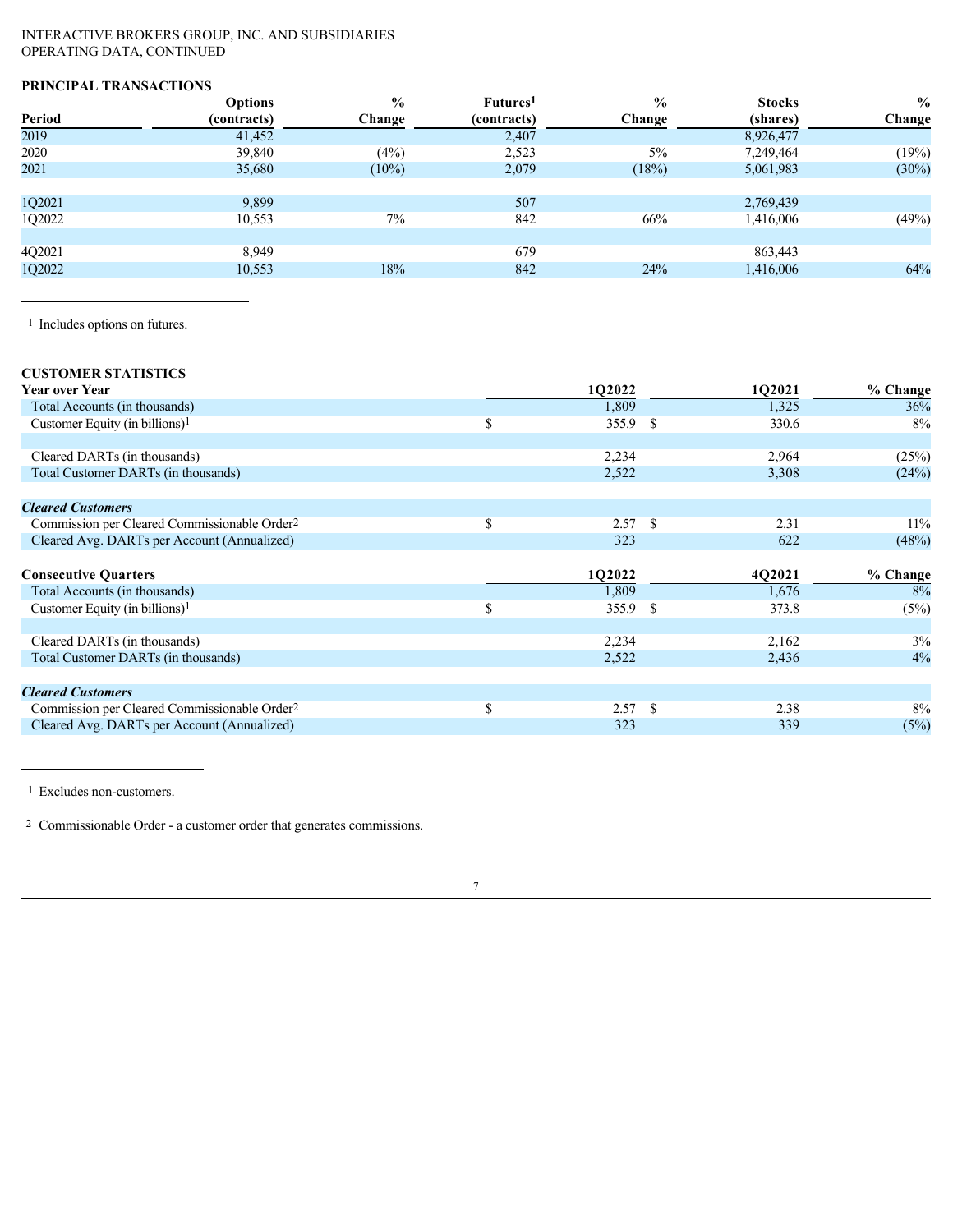## INTERACTIVE BROKERS GROUP, INC. AND SUBSIDIARIES NET INTEREST MARGIN (UNAUDITED)

|                                             |               | <b>Three Months</b>    |                         |                  |
|---------------------------------------------|---------------|------------------------|-------------------------|------------------|
|                                             |               | <b>Ended March 31,</b> |                         |                  |
|                                             |               | 2022                   | 2021                    |                  |
|                                             |               |                        | (in millions)           |                  |
| <b>Average interest-earning assets</b>      |               |                        |                         |                  |
| Segregated cash and securities              | \$            | 43,287 \$              |                         | 46,726           |
| Customer margin loans                       |               | 47,141                 |                         | 39,964           |
| Securities borrowed                         |               | 3,467                  |                         | 5,108            |
| Other interest-earning assets               |               | 8,211                  |                         | 5,416            |
| FDIC sweeps <sup>1</sup>                    |               | 2,219                  |                         | 2,817            |
|                                             | \$            | 104,325                | $\mathbb{S}$<br>100,031 |                  |
|                                             |               |                        |                         |                  |
| <b>Average interest-bearing liabilities</b> |               |                        |                         |                  |
| Customer credit balances                    | $\mathsf{\$}$ | 84,394 \$              |                         | 77,887           |
| Securities loaned                           |               | 11,089                 |                         | 11,117           |
| Other interest-bearing liabilities          |               | 12                     |                         | 138              |
|                                             | \$            | 95,495                 | \$                      | 89,142           |
|                                             |               |                        |                         |                  |
| Net interest income                         |               |                        |                         |                  |
| Segregated cash and securities, net         | \$            | 7 <sup>7</sup>         | $\mathcal{S}$           | $\overline{c}$   |
| Customer margin loans <sup>2</sup>          |               | 149                    |                         | 117              |
| Securities borrowed and loaned, net         |               | 110                    |                         | 175              |
| Customer credit balances, net <sup>2</sup>  |               | 9                      |                         | 9                |
| Other net interest income <sup>1/3</sup>    |               | 8                      |                         | 9                |
| Net interest income <sup>3</sup>            | \$            | 283                    | <sup>\$</sup>           | $\overline{312}$ |
|                                             |               |                        |                         |                  |
| Net interest margin ("NIM")                 |               | 1.10%                  |                         | 1.26%            |
|                                             |               |                        |                         |                  |
| <b>Annualized yields</b>                    |               |                        |                         |                  |
| Segregated cash and securities              |               | 0.07%                  |                         | 0.02%            |
| Customer margin loans                       |               | 1.28%                  |                         | 1.19%            |
| Customer credit balances                    |               | $-0.04%$               | $-0.05%$                |                  |

<sup>1</sup> Represents the average amount of customer cash swept into FDIC-insured banks as part of our Insured Bank Deposit Sweep Program. This item is not recorded in the Company's consolidated statements of financial condition. Income derived from program deposits is reported in other net interest income in the table above.

2 Interest income and interest expense on customer margin loans and customer credit balances, respectively, are calculated on daily cash balances within each customer's account on a net basis, which may result in an offset of balances across multiple account segments (e.g., between securities and commodities segments).

3 Includes income from financial instruments that has the same characteristics as interest, but is reported in other fees and services and other income in the Company's consolidated statements of comprehensive income. For the three months ended March 31, 2022 and 2021, \$1 million and \$8 million were reported in other fees and services, respectively. For the three months ended March 31, 2022 and 2021, \$0 million and -\$1 million were reported in other income, respectively.

<sup>8</sup>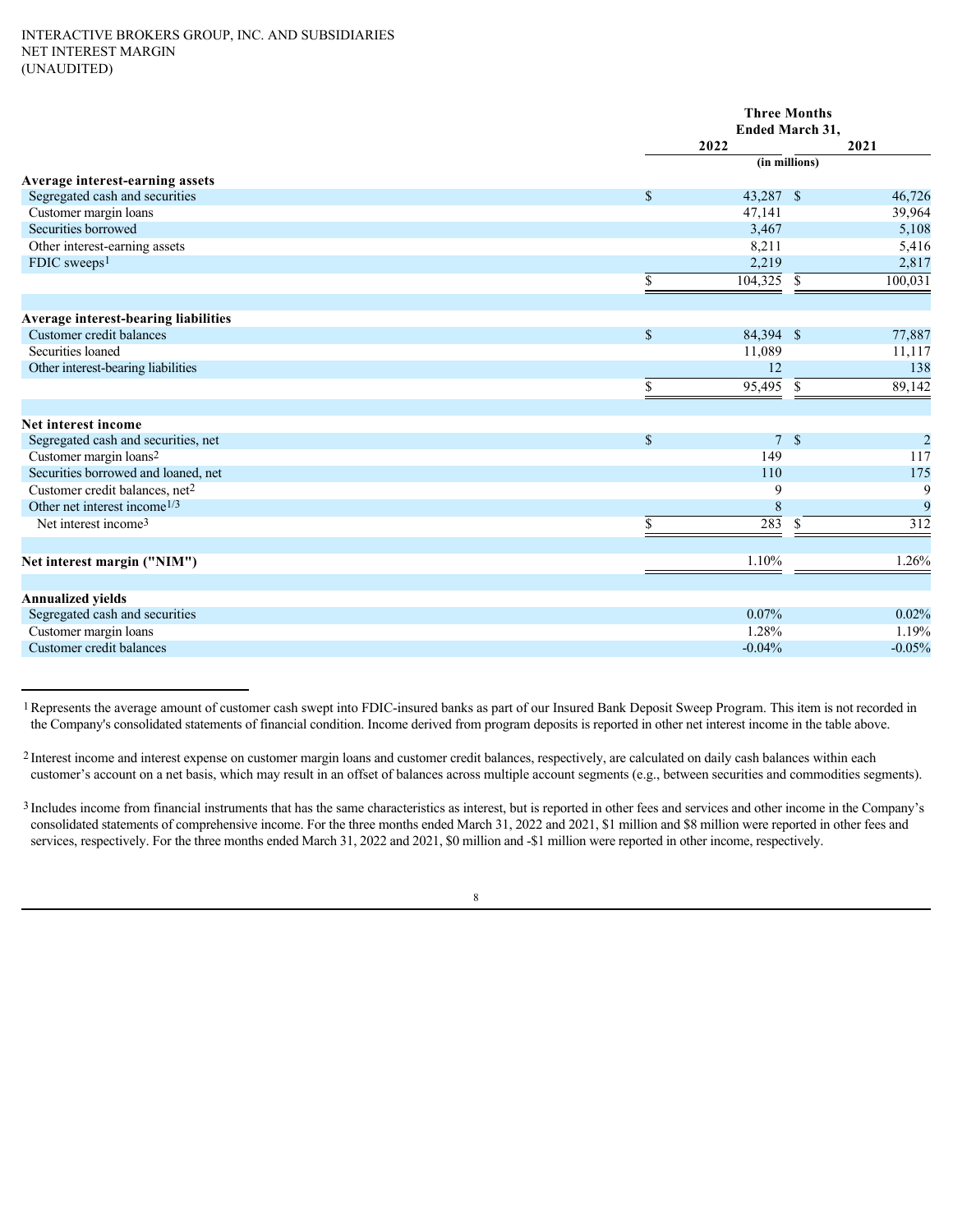## INTERACTIVE BROKERS GROUP, INC. AND SUBSIDIARIES RECONCILIATION OF NON-GAAP FINANCIAL MEASURES (UNAUDITED)

|                                                  |              | <b>Three Months</b><br>Ended March 31, |                   |  |
|--------------------------------------------------|--------------|----------------------------------------|-------------------|--|
|                                                  | 2022         |                                        | 2021              |  |
|                                                  |              | (in millions)                          |                   |  |
| Adjusted net revenues <sup>1</sup>               |              |                                        |                   |  |
| Net revenues - GAAP                              | $\mathbb{S}$ | 645 \$                                 | 893               |  |
| Non-GAAP adjustments                             |              |                                        |                   |  |
| Currency diversification strategy, net           |              | 18                                     |                   |  |
| Mark-to-market on investments <sup>2</sup>       |              | 29                                     | (99)              |  |
| Total non-GAAP adjustments                       |              | 47                                     | $\overline{(97)}$ |  |
| Adjusted net revenues                            |              | $\overline{692}$<br>-S                 | 796               |  |
| Adjusted income before income taxes <sup>1</sup> |              |                                        |                   |  |
| Income before income taxes - GAAP                | \$           | 394 \$                                 | 639               |  |
| Non-GAAP adjustments                             |              |                                        |                   |  |
| Currency diversification strategy, net           |              | 18                                     | $\overline{c}$    |  |
| Mark-to-market on investments <sup>2</sup>       |              | 29                                     | (99)              |  |
| Total non-GAAP adjustments                       |              | 47                                     | (97)              |  |
| Adjusted income before income taxes              |              | 441<br>\$.                             | 542               |  |
| Adjusted pre-tax profit margin                   |              | 64%                                    | 68%               |  |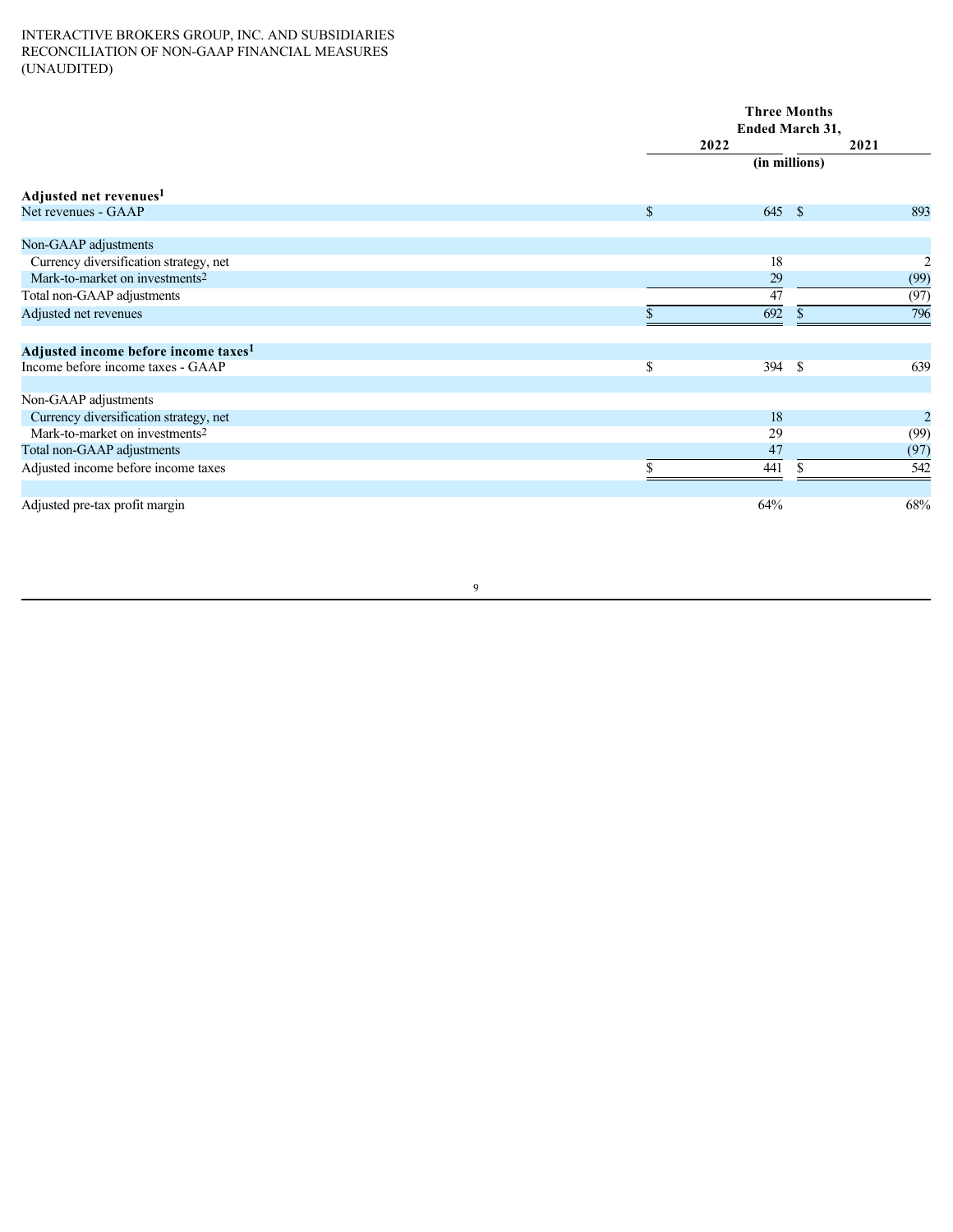|                                                                    | <b>Three Months</b><br>Ended March 31, |      |  |
|--------------------------------------------------------------------|----------------------------------------|------|--|
|                                                                    | 2022                                   | 2021 |  |
|                                                                    | (in millions)                          |      |  |
| Adjusted net income available for common stockholders <sup>1</sup> |                                        |      |  |
| Net income available for common stockholders - GAAP                | 73 \$                                  | 107  |  |
|                                                                    |                                        |      |  |
| Non-GAAP adjustments                                               |                                        |      |  |
| Currency diversification strategy, net                             |                                        | 0    |  |
| Mark-to-market on investments <sup>2</sup>                         |                                        | (22) |  |
| Income tax effect of above adjustments <sup>3</sup>                | $\mathcal{L}_{\mathcal{A}}$            |      |  |
| Total non-GAAP adjustments                                         |                                        | (17) |  |
| Adjusted net income available for common stockholders              | 82                                     | 90   |  |

Note: Amounts may not add due to rounding.

|                                                     |            | <b>Three Months</b><br><b>Ended March 31,</b> |  |  |
|-----------------------------------------------------|------------|-----------------------------------------------|--|--|
|                                                     | 2022       | 2021                                          |  |  |
|                                                     |            | (in dollars)                                  |  |  |
| <b>Adjusted diluted EPS1</b>                        |            |                                               |  |  |
| Diluted EPS - GAAP                                  | \$         | 1.16<br>$0.74 \quad$ \$                       |  |  |
|                                                     |            |                                               |  |  |
| Non-GAAP adjustments                                |            |                                               |  |  |
| Currency diversification strategy, net              |            | $0.00\,$<br>0.04                              |  |  |
| Mark-to-market on investments <sup>2</sup>          |            | (0.24)<br>0.07                                |  |  |
| Income tax effect of above adjustments <sup>3</sup> |            | (0.02)<br>0.05                                |  |  |
| Total non-GAAP adjustments                          |            | 0.09<br>(0.19)                                |  |  |
| Adjusted diluted EPS                                |            | 0.82<br>0.98                                  |  |  |
|                                                     |            |                                               |  |  |
| Diluted weighted average common shares outstanding  | 99,224,776 | 91,766,142                                    |  |  |
| Note: Amounts may not add due to rounding.          |            |                                               |  |  |